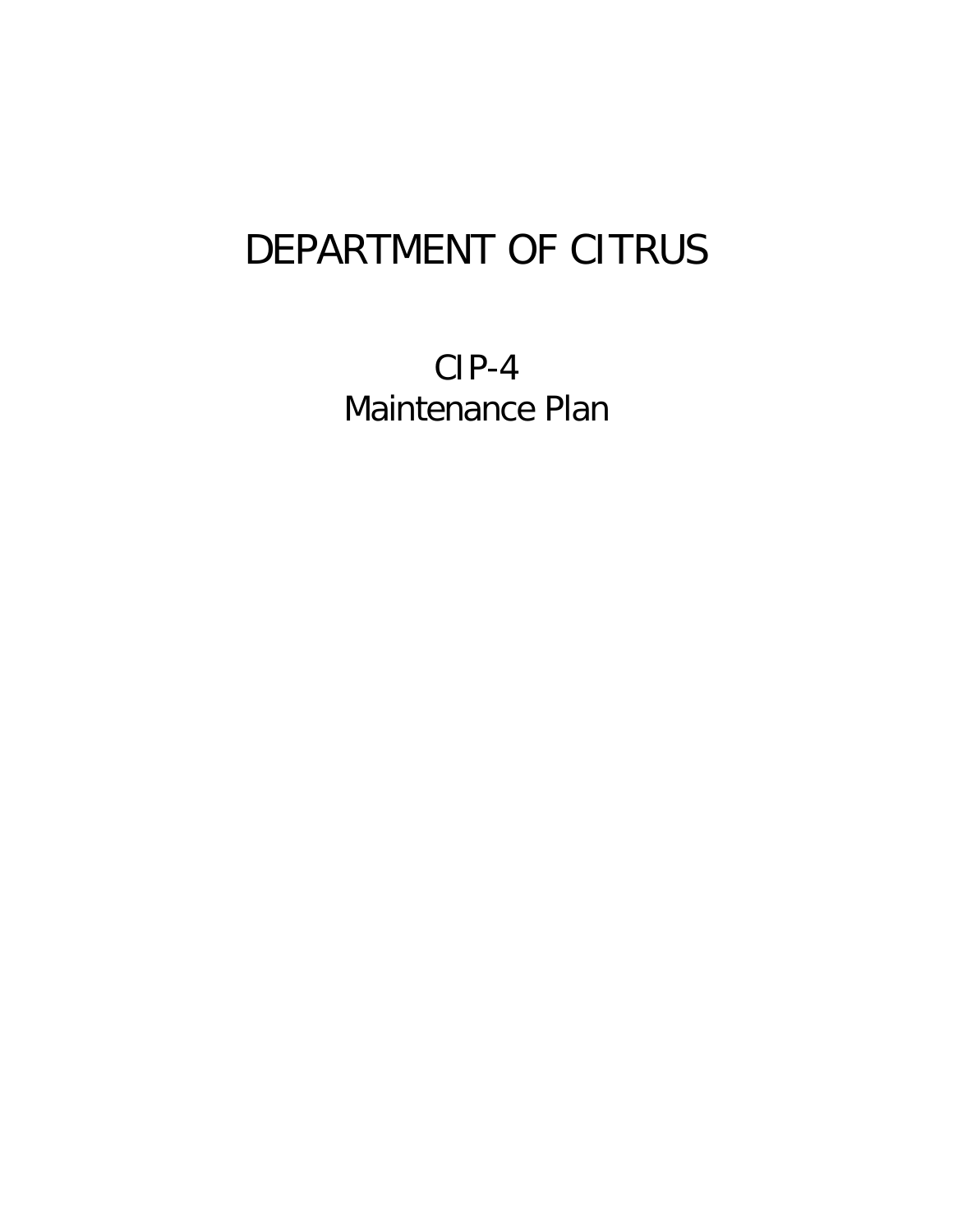|                                | Citrus                                                                                                                                                                                                                                                                                |            |            |            |            |            |
|--------------------------------|---------------------------------------------------------------------------------------------------------------------------------------------------------------------------------------------------------------------------------------------------------------------------------------|------------|------------|------------|------------|------------|
| Service:                       | <b>Executive Direction and Support Services</b>                                                                                                                                                                                                                                       |            |            |            |            |            |
| <b>Square Feet</b>             |                                                                                                                                                                                                                                                                                       |            |            |            |            |            |
| <b>Managed</b>                 | FY 2012-13                                                                                                                                                                                                                                                                            | FY 2013-14 | FY 2014-15 | FY 2015-16 | FY 2016-17 | FY 2017-18 |
|                                | 26,000                                                                                                                                                                                                                                                                                | 26,000     | 26,000     | 26,000     | 26,000     | 26,000     |
|                                | (NOTE: For FY 2011-12, enter the total square feet for facilities managed by your agency as indicated in the most<br>recent Facilities Inventory of the Department of Management Services. In each subsequent year, add to this total<br>all new square feet requested by that time.) |            |            |            |            |            |
|                                | <b>EXISTING FACILITIES (All square feet listed above for FY 2012-13):</b>                                                                                                                                                                                                             |            |            |            |            |            |
| <b>Preventive Maintenance:</b> | <b>Fund Code</b>                                                                                                                                                                                                                                                                      | FY 2013-14 | FY 2014-15 | FY 2015-16 | FY 2016-17 | FY 2017-18 |
| Salaries &<br><b>Benefits</b>  | 2090                                                                                                                                                                                                                                                                                  | 0          | 0          | 0          | 0          | 0          |
|                                | <b>SUBTOTAL</b>                                                                                                                                                                                                                                                                       | 0          | 0          | 0          | 0          | 0          |
| <b>OPS</b>                     | 2090                                                                                                                                                                                                                                                                                  | 0          | 0          | 0          | 0          | 0          |
|                                | <b>SUBTOTAL</b>                                                                                                                                                                                                                                                                       | 0          | 0          | 0          | 0          | 0          |
| Expenses                       | 2090                                                                                                                                                                                                                                                                                  | 0          | 0          | 0          | 0          | 0          |
|                                | <b>SUBTOTAL</b>                                                                                                                                                                                                                                                                       | 0          | 0          | 0          | 0          | 0          |
| Other                          | 2090                                                                                                                                                                                                                                                                                  | 9,900      | 10,200     | 10,500     | 10,800     | 11,200     |
| (specify)                      | <b>Contractual Services</b>                                                                                                                                                                                                                                                           |            |            |            |            |            |
|                                | <b>SUBTOTAL</b>                                                                                                                                                                                                                                                                       | 9,900      | 10,200     | 10,500     | 10,800     | 11,200     |
| <b>Fund Totals</b>             | 2090                                                                                                                                                                                                                                                                                  | 9,900      | 10,200     | 10,500     | 10,800     | 11,200     |
|                                | <b>TOTAL</b>                                                                                                                                                                                                                                                                          | 9,900      | 10,200     | 10,500     | 10,800     | 11,200     |
| <b>General Maintenance</b>     |                                                                                                                                                                                                                                                                                       |            |            |            |            |            |
|                                | <b>Fund Code</b>                                                                                                                                                                                                                                                                      | FY 2013-14 | FY 2014-15 | FY 2015-16 | FY 2016-17 | FY 2017-18 |
| Salaries &<br>Benefits         | 2090                                                                                                                                                                                                                                                                                  | 16,900     | 17,400     | 17,900     | 18,400     | 18,900     |
|                                | <b>SUBTOTAL</b>                                                                                                                                                                                                                                                                       | 16,900     | 17,400     | 17,900     | 18,400     | 18,900     |
| <b>OPS</b>                     | 2090                                                                                                                                                                                                                                                                                  | 2,000      | 2,000      | 2,000      | 2,000      | 2,000      |
|                                | <b>SUBTOTAL</b>                                                                                                                                                                                                                                                                       | 2,000      | 2,000      | 2,000      | 2,000      | 2,000      |

**CIP-4: Service-Level Operational Maintenance Budget**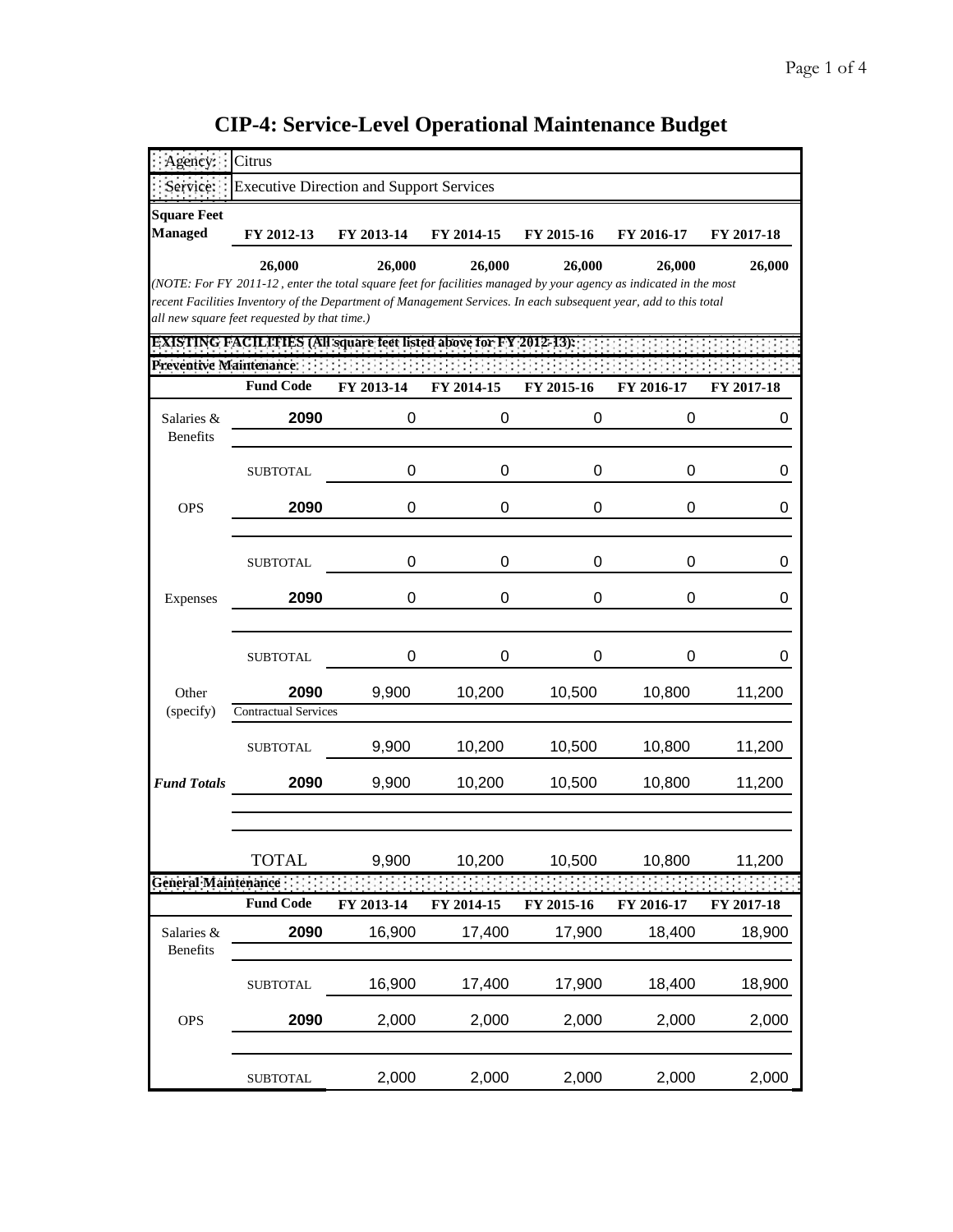|                                | <b>CIP-4: Service-Level Operational Maintenance Budget</b> |             |                  |            |            |            |
|--------------------------------|------------------------------------------------------------|-------------|------------------|------------|------------|------------|
| Expenses                       | 2090                                                       | 11,700      | 12,100           | 12,400     | 12,800     | 13,200     |
|                                | <b>SUBTOTAL</b>                                            | 11,700      | 12,100           | 12,400     | 12,800     | 13,200     |
| Other                          | 2090                                                       | 6,100       | 6,300            | 6,500      | 6,700      | 6,900      |
| (specify)                      | <b>Contractual Services</b>                                |             |                  |            |            |            |
|                                | <b>SUBTOTAL</b>                                            | 6,100       | 6,300            | 6,500      | 6,700      | 6,900      |
| <b>Fund Totals</b>             | 2090                                                       | 36,700      | 37,800           | 38,800     | 39,900     | 41,000     |
| <b>Routine Operating Costs</b> | <b>TOTAL</b>                                               | 36,700      | 37,800           | 38,800     | 39,900     | 41,000     |
|                                | <b>Fund Code</b>                                           | FY 2013-14  | FY 2014-15       | FY 2015-16 | FY 2016-17 | FY 2017-18 |
| Salaries &<br><b>Benefits</b>  | 2090                                                       | 31,400      | 32,300           | 33,300     | 34,300     | 35,300     |
|                                | <b>SUBTOTAL</b>                                            | 31,400      | 32,300           | 33,300     | 34,300     | 35,300     |
| <b>OPS</b>                     | 2090                                                       | $\mathbf 0$ | $\boldsymbol{0}$ | 0          | 0          | 0          |
|                                | <b>SUBTOTAL</b>                                            | 0           | 0                | 0          | 0          | 0          |
| Experies                       | 2090                                                       | 5500        | 5.700            | 5.900      | 6.100      | 6.200      |

**CIP-4: Service-Le** 

| <b>Benefits</b>               |                                                                          |            |            |            |            |            |
|-------------------------------|--------------------------------------------------------------------------|------------|------------|------------|------------|------------|
|                               | <b>SUBTOTAL</b>                                                          | 31,400     | 32,300     | 33,300     | 34,300     | 35,300     |
| <b>OPS</b>                    | 2090                                                                     | 0          | 0          | 0          | 0          | 0          |
|                               |                                                                          |            |            |            |            |            |
|                               | <b>SUBTOTAL</b>                                                          | 0          | $\Omega$   | 0          | 0          | 0          |
| Expenses                      | 2090                                                                     | 5,500      | 5,700      | 5,900      | 6,100      | 6,200      |
|                               | <b>SUBTOTAL</b>                                                          | 5,500      | 5,700      | 5,900      | 6,100      | 6,200      |
| Other                         | 2090                                                                     | 15,800     | 16,300     | 16,800     | 17,300     | 17,800     |
| (specify)                     | <b>Contractual Services</b>                                              |            |            |            |            |            |
|                               | <b>SUBTOTAL</b>                                                          | 15,800     | 16,300     | 16,800     | 17,300     | 17,800     |
| <b>Fund Totals</b>            | 2090                                                                     | 52,700     | 54,300     | 56,000     | 57,700     | 59,300     |
|                               |                                                                          |            |            |            |            |            |
|                               | <b>TOTAL</b>                                                             | 52,700     | 54,300     | 56,000     | 57,700     | 59,300     |
|                               | NEW FACILTIES (Only those square feet added in FY 2012-2013 and beyond). |            |            |            |            |            |
| Preventive Maintenance:       |                                                                          |            |            |            |            |            |
|                               | <b>Fund Code</b>                                                         | FY 2013-14 | FY 2014-15 | FY 2015-16 | FY 2016-17 | FY 2017-18 |
| Salaries &<br><b>Benefits</b> | 2090                                                                     | 0          | 0          | 0          | 0          | 0          |
|                               | <b>SUBTOTAL</b>                                                          | 0          | 0          | 0          | 0          | 0          |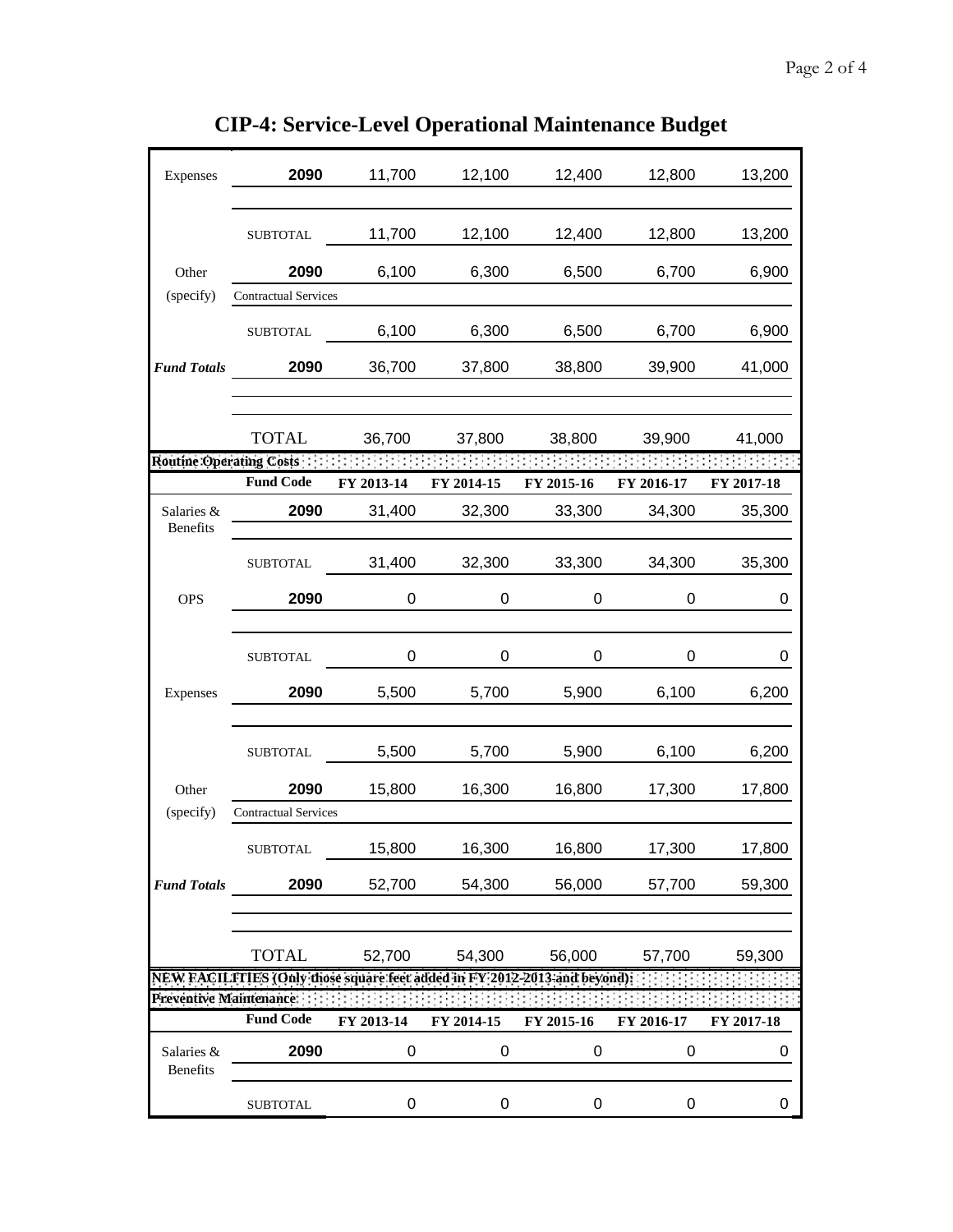| <b>OPS</b>               | 2090             | $\mathbf 0$ | 0              | 0                  | 0                | 0           |
|--------------------------|------------------|-------------|----------------|--------------------|------------------|-------------|
|                          | ${\tt SUBTOTAL}$ | $\mathbf 0$ | 0              | $\pmb{0}$          | 0                | 0           |
| Expenses                 | 2090             | 0           | 0              | 0                  | 0                | 0           |
|                          | <b>SUBTOTAL</b>  | 0           | 0              | 0                  | 0                | 0           |
| Other<br>(specify)       | 2090             | 0           | 0              | 0                  | 0                | 0           |
|                          | <b>SUBTOTAL</b>  | 0           | 0              | 0                  | 0                | 0           |
|                          | Fund Totals 2090 | $\mathbf 0$ | $\overline{0}$ | 0                  | 0                | 0           |
|                          | <b>TOTAL</b>     | 0           | 0              | 0                  | 0                | 0           |
| General Maintenance :::: |                  |             |                |                    |                  |             |
|                          | <b>Fund Code</b> | FY 2013-14  | FY 2014-15     | FY 2015-16         | FY 2016-17       | FY 2017-18  |
| Salaries &<br>Benefits   | 2090             | $\mathbf 0$ |                | $0\qquad \qquad 0$ | $\mathbf 0$      | 0           |
|                          | <b>SUBTOTAL</b>  | 0           | 0              | 0                  | 0                | 0           |
| <b>OPS</b>               | 2090             | 0           | 0              | 0                  | 0                | 0           |
|                          | <b>SUBTOTAL</b>  | $\mathbf 0$ | $\mathbf 0$    | 0                  | 0                | 0           |
| Expenses                 | 2090             | 0           | 0              | 0                  | 0                | 0           |
|                          | ${\tt SUBTOTAL}$ | $\pmb{0}$   | $\pmb{0}$      | $\pmb{0}$          | $\boldsymbol{0}$ | 0           |
| Other<br>(specify)       | 2090             | $\pmb{0}$   | $\pmb{0}$      | $\pmb{0}$          | $\mathbf 0$      | $\mathsf 0$ |
|                          | ${\tt SUBTOTAL}$ | $\pmb{0}$   | 0              | $\boldsymbol{0}$   | 0                | 0           |
| <b>Fund Totals</b>       | 2090             | $\pmb{0}$   | 0              | $\pmb{0}$          | 0                | 0           |
|                          | <b>TOTAL</b>     | $\pmb{0}$   | $\mathbf 0$    | $\mathbf 0$        | $\mathbf 0$      | 0           |

**CIP-4: Service-Level Operational Maintenance Budget**